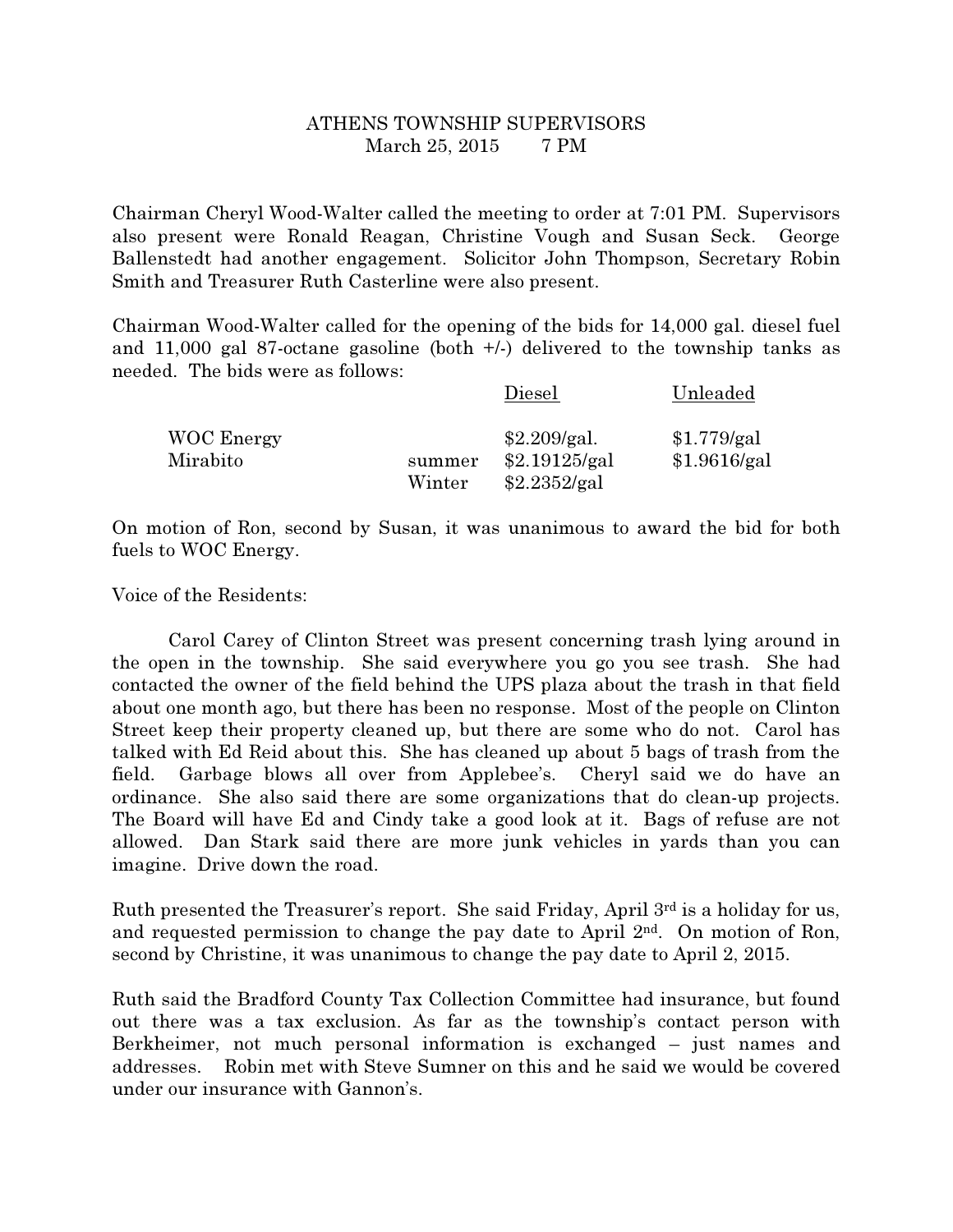Page Two Athens Township Supervisors March 25, 2015

Ruth requested permission to attend an Intermediate Accounting class to be held in State College on May 7th. On motion of Christine, second by Susan, it was unanimous to send Ruth to this class, and to cover her reasonable expenses (hotel, meals, mileage).

Richard Bean presented the Parks and Recreation report. The police department is in need of an enclosed trailer to store and haul their ATV. They are going to be putting more patrols on Round Top. The Parks Commission voted to put \$2000 towards the trailer if Larry can find enough funding. Richard is working on a few more grant applications. The park project is moving forward. Trees and brush have been cut by inmates and the large trees will be dropped by the flying club. The survey is complete and they hope to go out to bid in April. Round Top Road is crumbling and is getting bad. Discussion was held as to the possibility of banning smoking in the parks. This will be discussed again at a later time. Park inspection will be held on Saturday, March 28<sup>th</sup> at 9:30 AM, starting at Tozer's Landing.

There was no one present from Athens Township Authority.

On motion of Ron, second by Susan it passed to accept the minutes of February 25, 2015 with the following corrections: Page Four, second-to-last paragraph should read: "On motion of Cheryl, second by Susan, it was unanimous that Ray should receive double-time on holidays worked, and weekends worked for 2015". Christine abstained as she was not in attendance at that meeting.

On motion of Ron, second by Cheryl, it was unanimous to adopt RESOLUTION 2015-03, adopting the Bradford County Hazard Mitigation Plan as our Athens Township Hazard Mitigation Plan.

On motion of Cheryl, second by Christine, it was unanimous to adopt ORDINANCE 2015-01, amending the Parks and Recreation ordinance concerning firearms.

On motion of Ron, second by Cheryl, it was unanimous to adopt ORDINANCE 2015- 02, updating the Athens Township Drug and Alcohol policy. All employees will receive a copy and need to return the two signature sheets to Robin for the file.

On motion of Cheryl, second by Susan, it was unanimous to grant the extension request for the Thomas Avenue bridge engineering contract.

Road inspection was set for Saturday, April 25th at 9 AM. Robin will advise George.